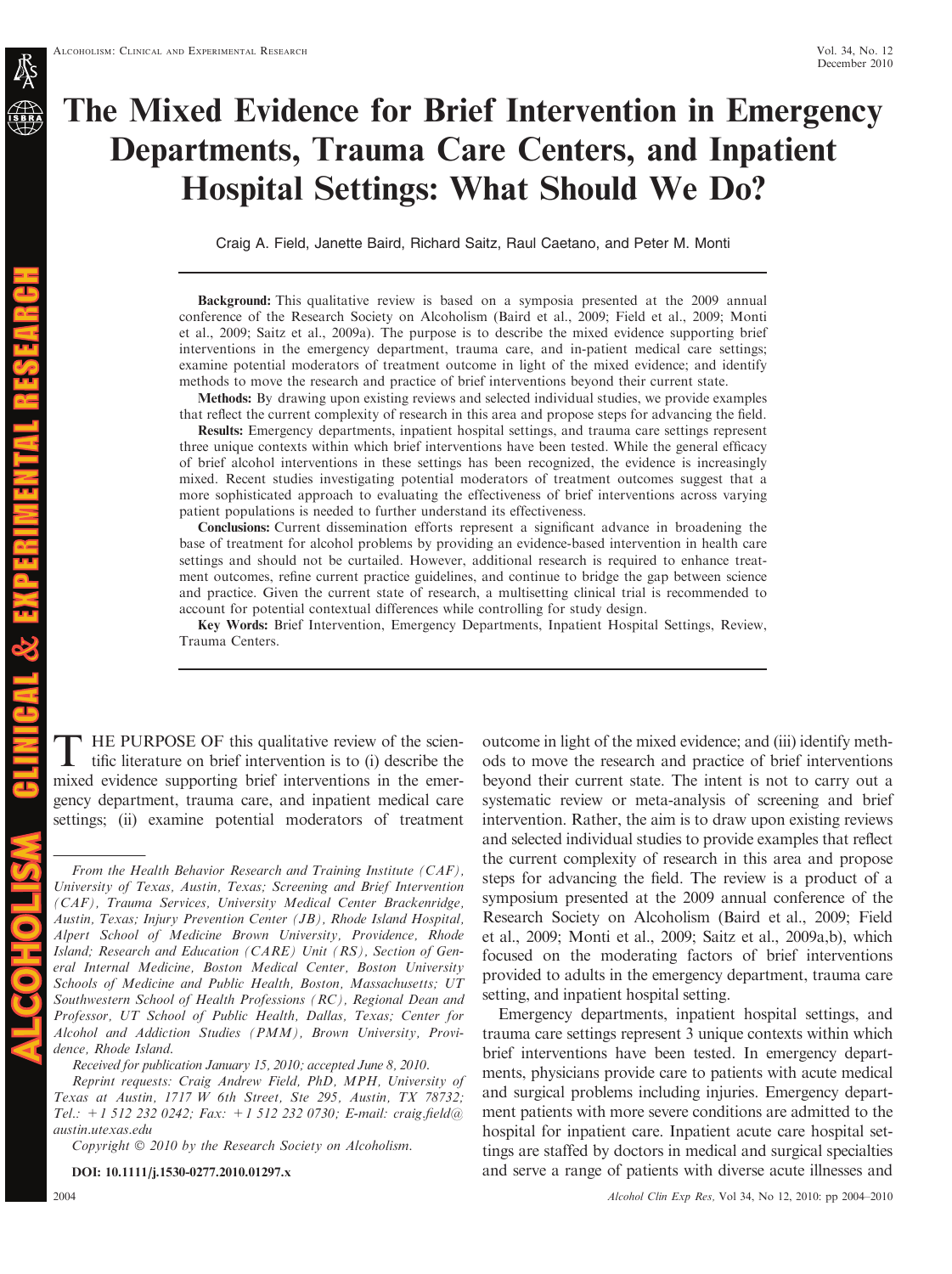chronic comorbidities. Trauma centers are staffed by trauma surgeons and coexist with emergency departments and other inpatient hospital settings but have a separate accreditation process from emergency departments and hospitals. Trauma centers provide care to severely injured patients most of whom are hospitalized following acute medical treatment for the trauma. This qualitative review distinguishes between these settings given the different contexts in which brief intervention is provided and the differences in patient characteristics presenting to these medical settings. The overarching characteristic these contexts have in common is that they are appropriate settings for opportunistic interventions. Opportunistic interventions are provided to patients with at-risk drinking, alcohol abuse, or dependence who are not seeking treatment for alcohol problems, per se. Brief opportunistic interventions are short, face-to-face conversations regarding drinking, motivation to change, and options for change which are provided during a window of opportunity or potentially teachable moment occasioned by a medical event.

# THE CASE FOR BRIEF INTERVENTION

Previous studies have demonstrated the general effectiveness of BI for alcohol problems among patients with trauma. For example, Gentilello and colleagues (1999) showed that adult injured patients with moderate alcohol problems who received BI after being admitted to a Level 1 trauma center decreased alcohol consumption significantly at 12 months, although there was substantial loss to follow-up. Gentilello and colleagues (1999) also observed a statistically nonsignificant reduction in injury requiring treatment in the emergency department or readmission to the trauma center. In an adjusted analysis, Schermer and colleagues (2006) determined that BI significantly reduced arrests for driving under the influence of alcohol (DUI) at 3-year follow-up such that for every 9 interventions provided, there was a reduction in 1 DUI arrest. Finally, Gentilello and colleagues (2005) conducted a cost–benefit analysis based, in part, on the efficacy data of the original clinical trial (Gentilello et al., 1999) and found that for every dollar spent, there was \$3.81 saved in direct injury-related medical costs. Therefore, if BI were offered to every eligible injured person in the United States, the resulting savings from health care costs alone would be approximately \$1.82 billion annually. On the basis of this evidence, the American College of Surgeons (ACS) mandated that all Level I and Level II trauma centers have a mechanism to identify patients with alcohol problems, and all Level I trauma centers have a mechanism to provide an intervention for patients identified as problem drinkers (Committee on Trauma, 2006). Coinciding with the ACS mandate, the evidence for the efficacy of BI in the trauma care setting became increasingly mixed.

In one of the earliest randomized controlled trials of BI conducted with adult emergency department patients, Longabaugh and colleagues (2001) showed that patients who received the BI in the ED along with a follow-up booster BI

showed a significant decrease in alcohol-related negative consequences compared to a standard care group. However, there was no significant difference in reduction between the group receiving a single BI and the standard care group nor were there significant reductions in drinking associated with the BI with booster. More recently, in a quasi-experimental, nonrandomized study, the Academic ED SBIRT (Screening, Brief Intervention and Referral to Treatment in the Emergency Department) Collaborative reported a short-term reduction of 3.25 drinks per week versus controls across 14 ED sites, with 28% of the intervention group no longer exceeding drinking guidelines versus 18% of controls (Academic ED SBIRT Research Collaborative, 2007). In contrast, Daeppen and colleagues (2007), in a randomized trial that included a BI group and 2 control conditions (assessment only and no assessment), found no differential reduction between these 3 groups in terms of alcohol use or health care utilization. Another large randomized trial (D'Onofrio et al., 2008) also showed no significant differences in average volume per week or binge drinking episodes. It is worth noting that both of these negative studies had high follow-up rates. In conclusion, results of research on brief intervention in the emergency department setting are no less ambiguous than those conducted in the trauma center.

A recent review of 14 studies of brief intervention concluded that, in general, there was an effect of brief intervention on reduced alcohol consumption, hazardous use of alcohol, and alcohol-related injuries in comparison with usual emergency department care (Nilsen et al., 2008). However, 5 of the 14 studies found no effect of brief intervention on these outcomes, and even among the studies that found a treatment effect, the BI did not influence similar outcomes. That is, studies that reported a significant effect of BI tended to report either a reduction in alcohol consumption or a reduction in alcohol-related negative consequences, but not both. In almost all of these studies, the control or standard care group also showed decreases in either alcohol consumption or alcohol-related negative consequences that was either coincident with or related to the ED visit.

The general lack of consistency among studies regarding the effectiveness of BI in emergency and trauma departments or the nonspecific effect that BI has on varied alcohol-related outcomes raises questions about the optimal application of BI in these settings. While a substantial amount of research pertaining to the effectiveness of brief intervention has accumulated, inconsistencies in results and the potential impact of various moderators remain unreconciled. Moderators that may be related to patient characteristics, treatment dosing or fidelity factors, or site specific factors (e.g., the context for the intervention) may eliminate, attenuate, or amplify the effects of BI. Future research exploring these aspects may help determine what types of interventions are most effective and what types of patients benefit most. This research would enhance the overall effectiveness of these strategies and⁄or targeting of interventions to patients who are most likely to benefit.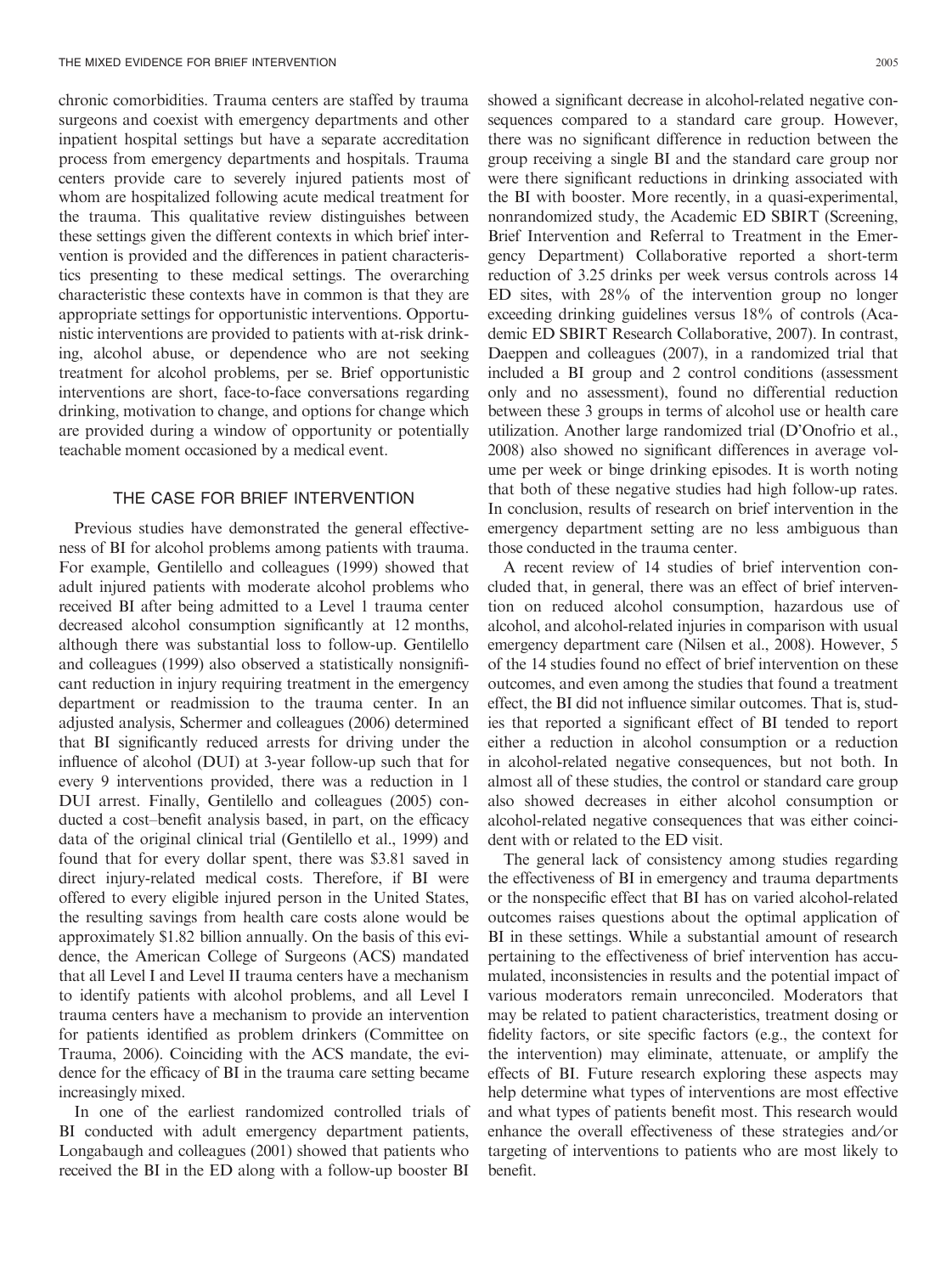## MODERATORS AFFECTING TREATMENT OUTCOMES: THE USUAL SUSPECTS

One potential explanation for the mixed findings discussed earlier is that, while brief intervention is sometimes effective, certain patient and⁄or setting characteristics (i.e., context bound effects) are moderators of treatment outcomes following brief interventions. By moderators, we not only mean variation in levels of treatment (e.g., amount or intensity) or in other aspects of treatment (e.g., differences in intervention components or context) but also in participants' predispositions. These cannot be randomized but have to be statistically accounted for as potential sources of variation in treatment outcomes. In a recent systematic review, Nilsen and colleagues (2008) pointed out that moderator analyses of BI effectiveness for reducing alcohol use or alcohol-related negative consequences among trauma or emergency department patients have been empirically evaluated in too few studies to allow for definitive conclusions regarding their influence. However, a number of recent studies have begun to explore potential moderators of treatment outcome following brief intervention in the emergency department.

Monti and colleagues (2009) recently reported differences in treatment outcomes among patients with higher initial motivation to change and those recruited from a trauma unit (in contradistinction to those recruited from emergency department). These patients showed greater reductions in drinking and alcohol-related consequences, but they were not moderators of brief intervention. In their evaluation of moderating effects, Barnett and colleagues (2010) found that drinking at the time of the injury and attribution of the injury to alcohol moderated intervention effects. Participants who were not drinking prior to their injury and those with low or medium attributions and received brief intervention showed lower alcohol use at 12 -month follow-up. In contrast, those who were drinking at the time of their injury and those high in attribution did not show intervention group differences in alcohol use. In contrast, Walton and colleagues (2008) found that patients who received intervention and attributed their injury to alcohol use drank less and had fewer heavy drinking episodes than those who made no attribution of their injury to their alcohol use.

While these studies represent significant strides, they are perhaps no more definitive than studies regarding the main effect of brief intervention. As a result, research on moderators remains essential because, given the mixed findings regarding the main effects of brief intervention, it is essential to delineate subgroups of patients who may differentially benefit from brief intervention. For this review, we have chosen to focus on 2 commonly investigated moderators including severity of alcohol problems and readiness to change. The results of studies examining moderators of behavior change and the mixed findings from these studies further illustrate the challenge of reaching definitive conclusions from existing studies.

Readiness to change alcohol use and severity of alcohol problems have been the most commonly evaluated moderators in studies of BI. Walton and colleagues (2008) found that readiness to change alcohol use and self-efficacy for changing drinking behavior did not moderate effects of BI on alcohol consumption among adult emergency department patients. In contrast, Barnett and colleagues (2010) found that patients in the emergency department with low or medium readiness to change (vs. high) did evidence greater reductions in alcohol use after receiving BI. But, in the inpatient hospital setting, readiness did not appear to moderate the effects of brief intervention (Saitz et al., 2009a,b). Stein and colleagues (2009), in a secondary analysis of the data from the Longabaugh and colleagues (2001) study, found that readiness mediated the effect of treatment on alcohol-related consequences only for those highly motivated to change prior to the intervention but not for those with low pre-intervention motivation. Thus, the observed treatment effect on drinking-related consequences was due, in part, because it helped enhance or maintain readiness to change among those already highly motivated to change. Given that the BI in the Longabaugh study was based on the principles of motivational interviewing, which is intended to increase patient motivation change, the findings of Stein and colleagues (2009) are counterintuitive because ED patients who were less motivated to change (vs. those highly motivated to change) did not benefit from brief intervention. As both Longabaugh and colleagues (2001) and Stein and colleagues (2009) note, a BI delivered in the ED to nontreatment seeking patients may in itself lack the robustness to instigate change without some pre-existing recognition for the need and desire to change alcohol use behaviors among this patient population.

With regard to alcohol severity, a recent study conducted in the trauma care setting by Field and Caetano (2010) determined that brief intervention was effective among admitted injured patients who met DSM-IV criteria for alcohol dependence. This finding is noteworthy because BI has generally been targeted toward nondependent drinkers with the assumption that it was less effective among patients with alcohol dependence. Based on these clinical recommendations, many studies have included indicators of alcohol dependence (e.g., recent history of substance abuse treatment or prior diagnosis) as exclusion criteria. As a result, the findings from Field and Caetano (2010) are particularly important because they may help shed light on recent null findings (most notably, Daeppen et al., 2007; Soderstrom et al., 2007 and Sommers et al., 2006) from well-designed studies that excluded participants who were most likely to meet criteria for alcohol dependence. Mello and colleagues (2008) reporting on the 3-month results from a randomized control trial in which injured emergency department patients received standard care or 2 telephone BI's, found that only those patients who received BI and who had the most severe baseline alcohol scores (as mea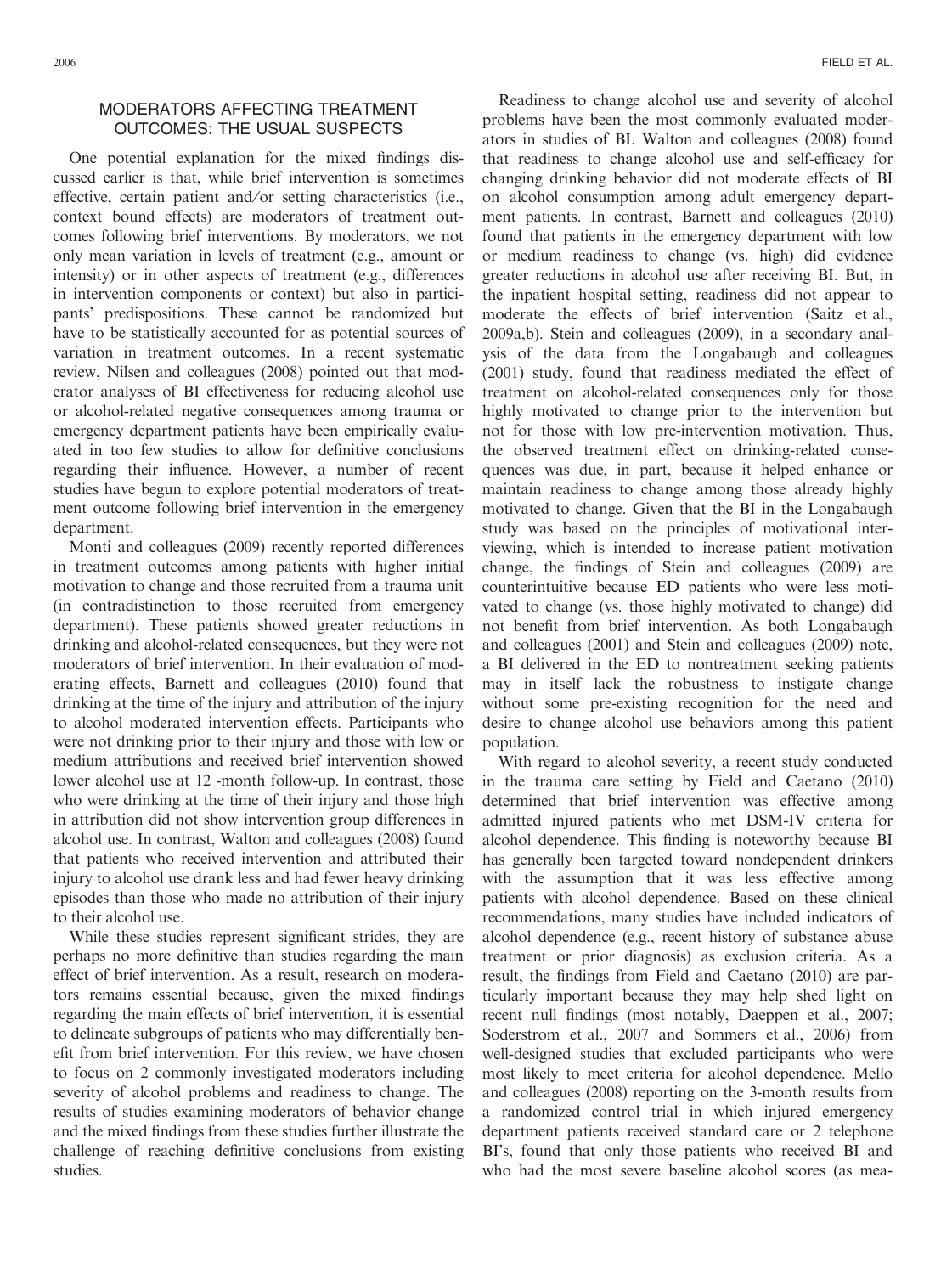sured by an Alcohol Use Disorders Identification Test or AUDIT score of 8 or more) showed significant reductions in alcohol-impaired driving. In contrast to the findings of Field and Caetano (2010) and Mello and colleagues (2008), Saitz and colleagues (2009a,b) recently reported that brief intervention was associated with improved outcomes among nondependent drinkers but not among those with alcohol dependence.

These initial studies of potential moderators suggest that BI may not be universally effective across settings and contexts, and that the medical care setting of a hospital emergency department, trauma center, or medical inpatient setting may differ from one another. For example, in the emergency department, there may be numerous interruptions to provide medical care. This may be the reason why Longabaugh found that to produce treatment effects, the participants needed to have received a booster session that took place outside of the emergency department. In contrast, the inpatient setting may present fewer interruptions, but the severity of the patient's medical condition, particularly among patients with trauma, may be a limiting factor to the provision of brief intervention. In addition to the provider's ability to conduct brief intervention, the severity of the medical condition may also influence the patient's receptivity to brief intervention. For example, brief intervention in the trauma department or emergency department may be more effective than inpatient hospital settings because of the saliency of the medical event. Alternatively, the saliency of the event may obviate the need for BI if the medical event itself is sufficient to prompt self-change. In general, differences with regard to findings pertaining to moderating effects may also be a function of different inclusion criteria, intervention conditions, differences in patient population (e.g., age, race/ethnicity, socioeconomic status etc.), or other methodological differences between the studies.

One common criticism of brief intervention studies conducted in the trauma care setting is the apparent inability to account for the impact of the injury event on subsequent drinking behavior. Mello and colleagues (2005) investigated type of injury as a potential moderator and found that brief intervention was effective among those in a motor vehicle collision as opposed to other unintentional or intentional injuries. However, this does not account for the psychological impact of the injury per se that may vary within patients from a particular setting and across treatment contexts. For example, some medical inpatients may have continued to drink despite the development of a symptomatic condition that leads to hospitalization, while others may be provided care for medical problems unassociated with their drinking. Thus, patient receptivity to brief intervention may also vary across hospital settings. Additional efforts to account for individual differences in response to the medical event are particularly important because patient characteristics and context factors may help explain the differential effectiveness of brief intervention across various medical settings.

#### WHAT IS BRIEF INTERVENTION IN THE MEDICAL SETTING?

While studies in diverse patient populations increase generalizability, the variation in setting and patient population across studies may be an important piece of the puzzle which is often disregarded in systematic reviews, meta-analyses and commentaries or editorials, which attempt to synthesize the results of studies conducted across medical settings as if they were uniform. Nilsen and colleagues (2008) noted that the studies included in their systematic review were conducted in 3 types of medical settings including outpatient emergency departments, inpatient hospitals or trauma centers, and outpatient clinics. This, in and of itself, creates significant problems in terms of deriving general statements about the effectiveness of BI and condensing the results of these studies to yield definitive conclusions. This is due in part because patient characteristics and contextual factors may influence the effectiveness of brief interventions. A meaningful synthesis of current studies also requires greater uniformity in the use of brief intervention, a common approach for identifying patients who receive brief intervention, and increased similarity in both operationalizing and measuring outcomes and consistency in statistical approaches for analyzing those outcomes (Nilsen et al., 2008). Given fundamental differences in these methodologies, we are far from being able to reach definitive conclusions based on the current body of research.

The research on brief intervention in the medical care setting also conflates several distinct types of interventions. For example, brief advice, brief intervention, and brief interventions with multiple visits are all referred to as brief intervention. In a recent meta-analysis of brief intervention in the emergency department setting, 14 studies were identified for inclusion (Moyer et al., 2002). Ten studies evaluated a single session, 8 incorporated principles of motivational interviewing, and 8 provided a handout that included generic advice, personalized advice or feedback based on blood alcohol concentration at the time of admission. In studies that reported the length of the session, the length of the session varied from 5 to 60 minutes. Six studies reported that for the majority of participants, the intervention took place in the emergency department; 2 reported that the majority of sessions took place on an outpatient basis, and 2 studies reported that missed participants were scheduled to return for a visit, and 2 did not indicate the location of the intervention. Beich and colleagues (2003), Emmen and colleagues (2004), and Nilsen and colleagues (2008) reported similar variability in duration, approach, content as well as target population and provider characteristics. As noted by Nilsen and colleagues (2008), the general lack of methodological detail in many studies of brief intervention makes it difficult to discern whether 1 treatment approach or a range of treatment approaches is being evaluated.

While efforts to standardize brief interventions are essential to ongoing research and dissemination, 1 approach for addressing differences in intervention protocols across studies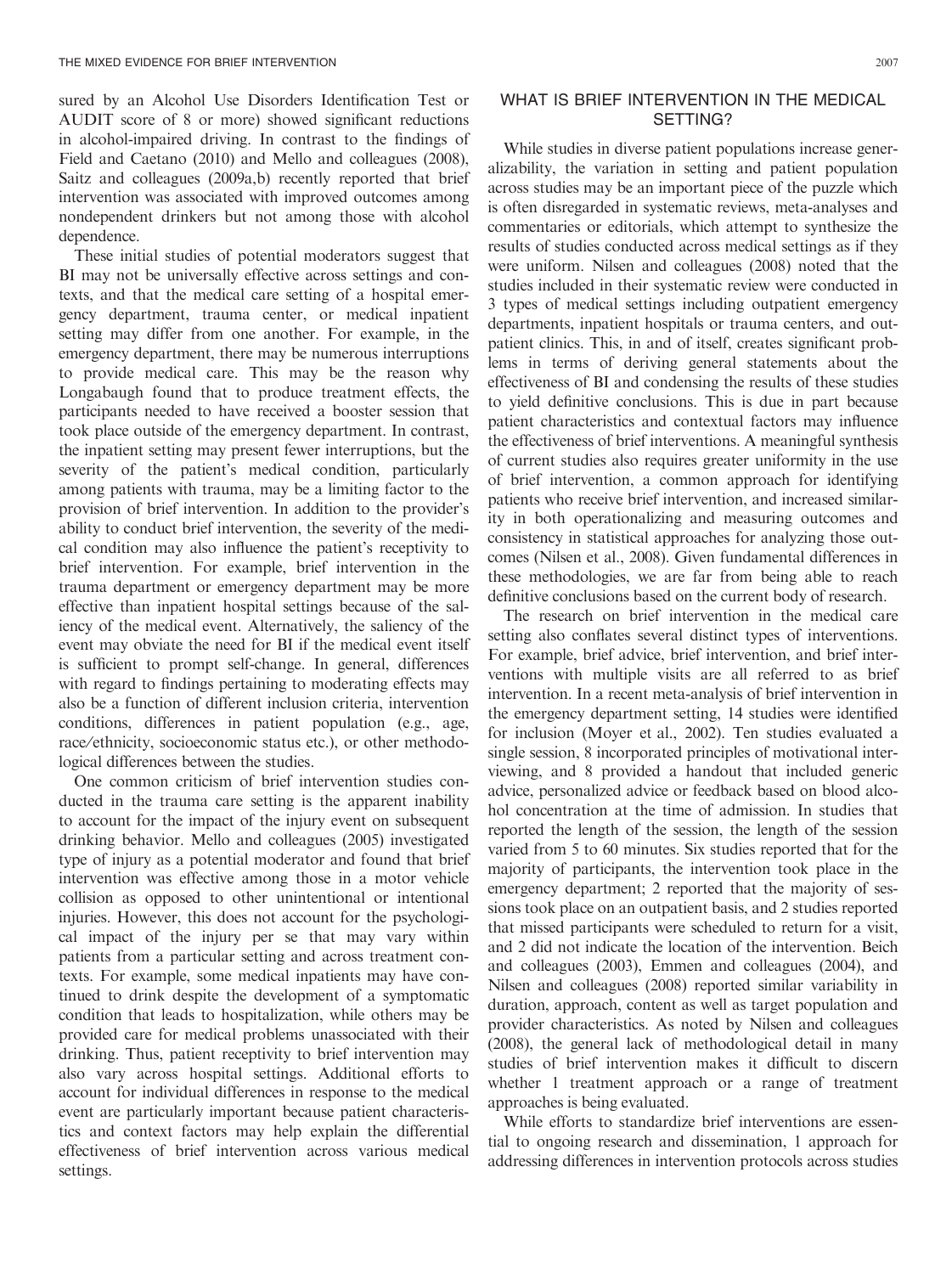is to test the underlying theory of brief intervention. Apodaca and Longabaugh (2009), in a recent meta-analysis, evaluated the results of 19 studies and found that limited attention had been given to testing the underlying theory. The most consistent evidence found during their review was that client change talk and client experience of discrepancy were related to better outcomes, and clinician behavior inconsistent with motivational interviewing was related to worse outcomes. Furthermore, the use of a decisional balance exercise showed the strongest association with better outcomes. This initial review of early evidence pertaining to mechanisms of change may provide a starting point for future research investigating the active ingredients and mechanisms of behavior change underlying brief interventions in various medical settings.

## RESEARCH ON BRIEF INTERVENTION: NEITHER HERE NOR THERE

Clinical trials are often categorized as either efficacy or effectiveness research that generally focuses on either internal or external validity, respectively. Advancement in clinical research typically proceeds from establishing efficacy in wellcontrolled clinical trials to testing the generalizability of those findings in effectiveness trials. More recently, alternative conceptualizations to this dichotomy have emerged. Specifically, the terms hybrid research, translational research, practical or pragmatic trials have emerged as similar concepts reflecting the merging of efficacy and effectiveness trials (Woolf, 2008). Brief interventions in the medical setting reflect the shades of gray in hybrid research. Hybrid trials attempt to control some of the parameters that affect outcome while allowing others to vary (Carroll and Rounsaville, 2003). On the one hand, clinical trials of brief intervention in medical settings, including the emergency department and trauma center, have wellestablished procedures for ensuring adherence to the study protocol such as standardized screening procedures, clearly defined inclusion and exclusion criteria, treatment protocol manuals and ensuring that those conducting assessments are blind to treatment condition. On the other hand, these clinical trials have involved a wide range of patients recruited from diverse settings to evaluate multiple outcomes of interest and diverse approaches to BI. To refer to BI in these settings as either efficacy or effectiveness studies is a misnomer that fails to capture the complexity of conducting clinical trials in these settings.

With regard to behavioral trials including brief intervention in the medical setting, the spectrum may be better be reflected by the framework described by Westfall and colleagues (2007). These authors describe a continuum of research that includes hybrid research as a stage beyond efficacy and effectiveness research but prior to implementation and dissemination. Between these stages of research development, Westfall and colleagues (2007) describe practice-based research, which is necessary before distilled knowledge can effectively be put into practice. Such research focuses on how beneficial and cost effective the treatment is in practice as well as questions

about the optimal application and use of the treatment or intervention. This type of research more accurately reflects the challenge of conducting research on brief interventions in medical settings and reaching definitive conclusions regarding their effectiveness. In short, an efficacy study is an unachievable ideal in the medical setting and additional trials to attempt to establish the efficacy of brief intervention in various medical setting without accounting for differences in the treatment context and unique patient characteristics are unlikely to resolve current discrepancies in findings. In addition to testing BI in specific contexts, what is needed is a more sophisticated approach to determining when and how brief intervention is effective in an effort to enhance positive treatment outcomes in various patient populations identified as at-risk drinkers in different treatment contexts.

#### THEN WHAT SHOULD WE DO? DO NOT THROW THE BABY OUT WITH THE BATHWATER

While not precluding continuing efforts to implement screening and brief intervention, the emergence of mixed evidence should lead to a more careful consideration of the potential strengths and limitations of brief interventions from a research perspective. Given the hybrid nature of the research, highly controlled efficacy trials are not feasible in the emergency department, trauma care, and inpatient medical settings. To date, most studies of brief intervention have evaluated the general effectiveness of brief intervention and have supported the view that some patients do benefit from this approach to reduce at-risk drinking and its consequences. While such studies are an essential first step, similar investigations in the future are unlikely to clarify current ambiguities in the research. For future research to enhance the current knowledge base addressing differences in effects of BI, a systematic approach to evaluating effectiveness is required to continue to support and enhance efforts to effectively implement this evidence-based intervention strategy and to confidently advocate for its widespread dissemination in various medical settings.

As represented in this brief review, research on screening and brief intervention in the medical setting is undoubtedly in a transition period. The current status of research on brief interventions is by no means unique in the investigation of behavioral interventions (see for example, Crits-Christoph, 1997; Kendall, 1998; and Rounsaville and Carroll, 2002). For instance, in Longabaugh and Morgenstern's reviews of cognitive behavioral therapy (CBT), they noted that numerous studies failed to identify which components of CBT accounted for its effectiveness and that many more studies suggested that CBT's effectiveness was limited to specific treatment contexts or specific patient subgroups (Longabaugh and Morgenstern, 1999; Morgenstern and Longabaugh, 2000). Similarly, the most likely explanation for the mixed evidence reported herein is that brief intervention sometimes reduces alcohol use and its associated consequences among certain types of patients in particular treatment contexts.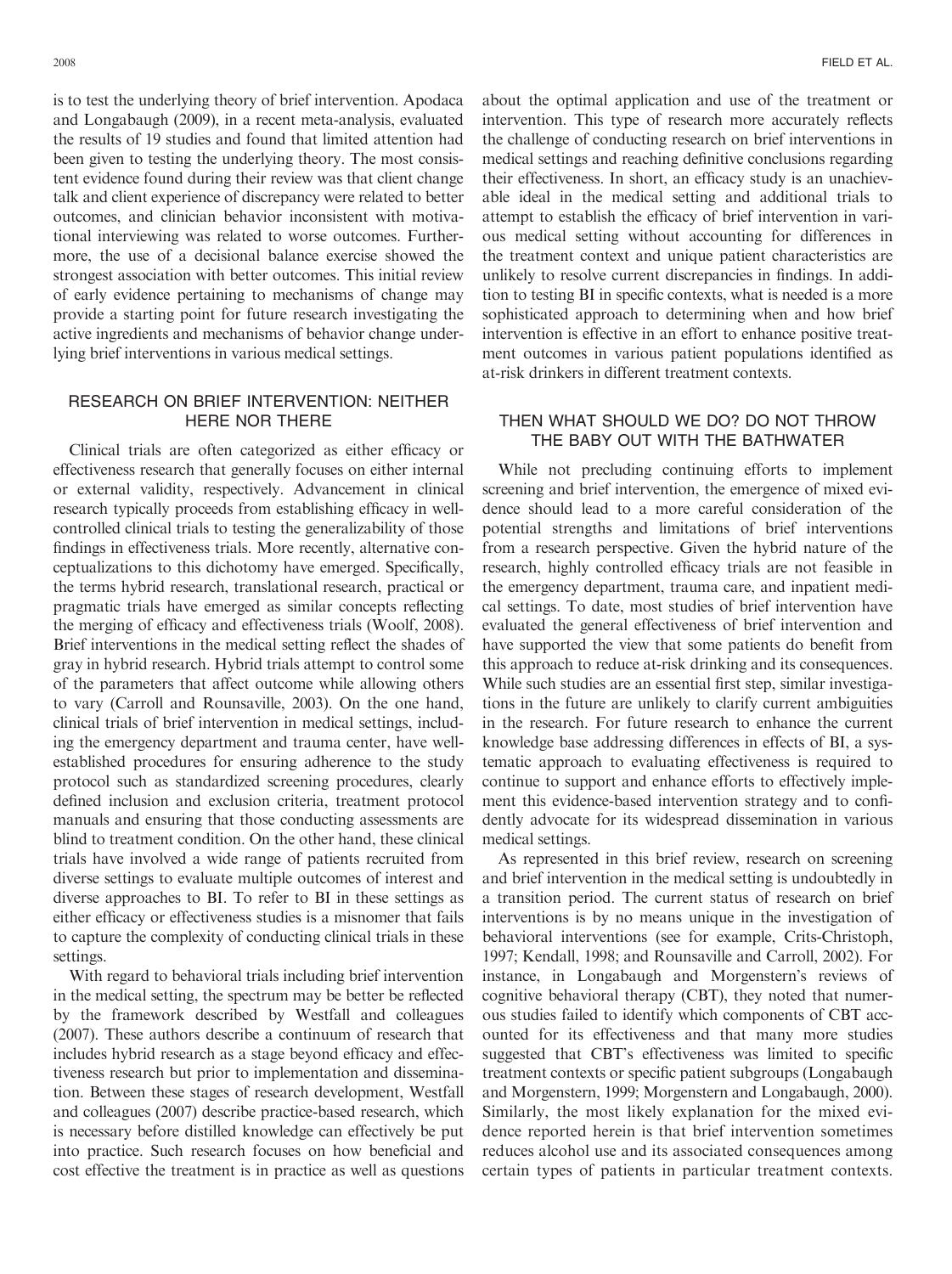The mixed results may be a function of the heterogeneity in the patient population, the characteristics of the intervention itself, the setting in which they are provided or differences in research methodology across studies. While single-site randomized trials currently being conducted will undoubtedly prove informative and further enhance the current knowledge base, they are unlikely to disentangle the issues discussed in this qualitative review. Nevertheless, existing research can help determine a path for building on current knowledge to clarify remaining ambiguities. To date, only peripheral or post hoc consideration has been given to the components of the intervention, which are most effective, the therapeutic processes that lead to improved outcomes, the characteristics of patients who respond most favorably to intervention, and contextual factors that may influence the effectiveness of brief intervention. Studies of these factors may help determine if and when these interventions should be offered and thus have important clinical implications that will guide clinical practice and ensure the efficient use of limited resources by targeting patients who are most likely to benefit from intervention and referral for treatment.

## A POTENTIAL SOLUTION: ONE PROTOCOL TO RULE THEM ALL

To continue making progress in our understanding of the effectiveness of brief interventions and ensure ongoing dissemination efforts, a more refined approach to its evaluation is required. This review identified 3 core factors which may be influencing our ability to reach definitive conclusions. These include the context in which the intervention is being carried out, the characteristics of patients within these contexts and research methodology including the intervention protocol, measurement, and statistical analysis of data. Traditionally a multisite is considered beneficial, when multiple single-site RCT's are inconclusive because there is sufficient heterogeneity among their results and incongruity in study procedures (Kraemer, 2000). Multisite trials are particularly useful when initial positive findings from welldesigned studies are not consistently replicated (Weinberger et al., 2001). A multisite trial would confer numerous benefits above and beyond the current body of single-site studies but would introduce site as a potential confounder to interpreting the findings. Thus, a large multisite trial may not yet be warranted and may not resolve current discrepancies in findings.

An alternative approach to advancing this line of research is to conduct a single-site, multisetting trial of brief intervention. Such a study might further establish the effectiveness of brief intervention, investigate its effectiveness across settings, begin to account for potential moderators unique to the medical setting and differences in patient population, and explore the underlying mechanisms of change. This novel approach would have the advantage of utilizing a single-study methodology, which would standardize the inclusion⁄

exclusion criteria, intervention protocol, assessment procedures, and statistical analysis of the findings. Based on current research, such a study should carefully assess patient characteristics that may influence the effectiveness of brief intervention. Furthermore, the study should also formally test the theoretical mechanism of change underlying brief intervention based on motivational interviewing. Finally, a process evaluation and organizational assessment may help characterize differences between the emergency department, trauma care, and inpatient medical setting, which may influence the delivery of brief intervention and its effectiveness in these settings. Differences between these contexts are perhaps the most difficult and least often studied aspect of conducting behavioral interventions in medical settings. This nontraditional approach to behavioral research may help resolve some of the current discrepancies highlighted in this review by standardizing study procedures across settings and addressing the most likely factors accounting for variations in study findings.

#### ACKNOWLEDGMENTS

This work was supported by a grant (R01 013824; PI: Caetano) from the National Institute on Alcohol Abuse and Alcoholism to the University of Texas School of Public Health. The lead author acknowledges the support of the NIH Health Disparities Loan Repayment Program funded by the National Center of Minority Health and Health Disparities.

#### **REFERENCES**

- Academic ED SBIRT Research Collaborative (2007) The impact of screening, brief intervention, and referral for treatment on emergency department patients' alcohol use. Ann Emerg Med 50:699–710.
- Apodaca T, Longabaugh R (2009) Mechanisms of change in motivational interviewing: a review and preliminary evaluation of the evidence. Addiction 104:705–715.
- Baird J, Nilsen P, Longabaugh R, Mello M, Nirenberg T, Lee C, Woolard R (2009) A review of brief intervention studies conducted in emergency departments: a focus on moderators of treatment outcomes. Alcohol Clin Exp Res 33:269A.
- Barnett NP, Apodaca TR, Magill M, Colby SM, Gwaltney C, Rohsenow DJ, Monti PM (2010) Moderators and mediators of two brief interventions for alcohol in the emergency department. Addiction 105:452–465.
- Beich A, Thorsen T, Rollnick S (2003) Screening in brief intervention trials targeting excessive drinkers in general practice: systematic review and meta-analysis. Br Med J 327:536–542.
- Carroll KM, Rounsaville BJ (2003) Bridging the gap: a hybrid model to link efficacy and effectiveness reaserch in substance abuse treatment. Psychiatr Serv 54:333–339.
- Committee on Trauma (2006) Prevention in Resources for Optimal Care of the Injured Patient, pp. 115–120. American College of Surgeons, Chicago, IL.
- Crits-Christoph P (1997) Limitations of the dodo bird verdict and the role of clinical trials in psychotherapy research: comment on Wampold et al. (1997). Psychol Bull 122:216–220.
- Daeppen J-B (2008) A meta-analysis of brief alcohol interventions in emergency departments: few answers, many questions. Addiction 103: 377–378.
- Daeppen J-B, Gaume J, Bady P, Yersin B, Calmes J-M, Givel J-C, Cmel G (2007) Brief alcohol intervention and alcohol assessment do not influence alcohol use in injured patients treated in the emergency department: a randomized clinical trial. Addiction 102:1224–1233.